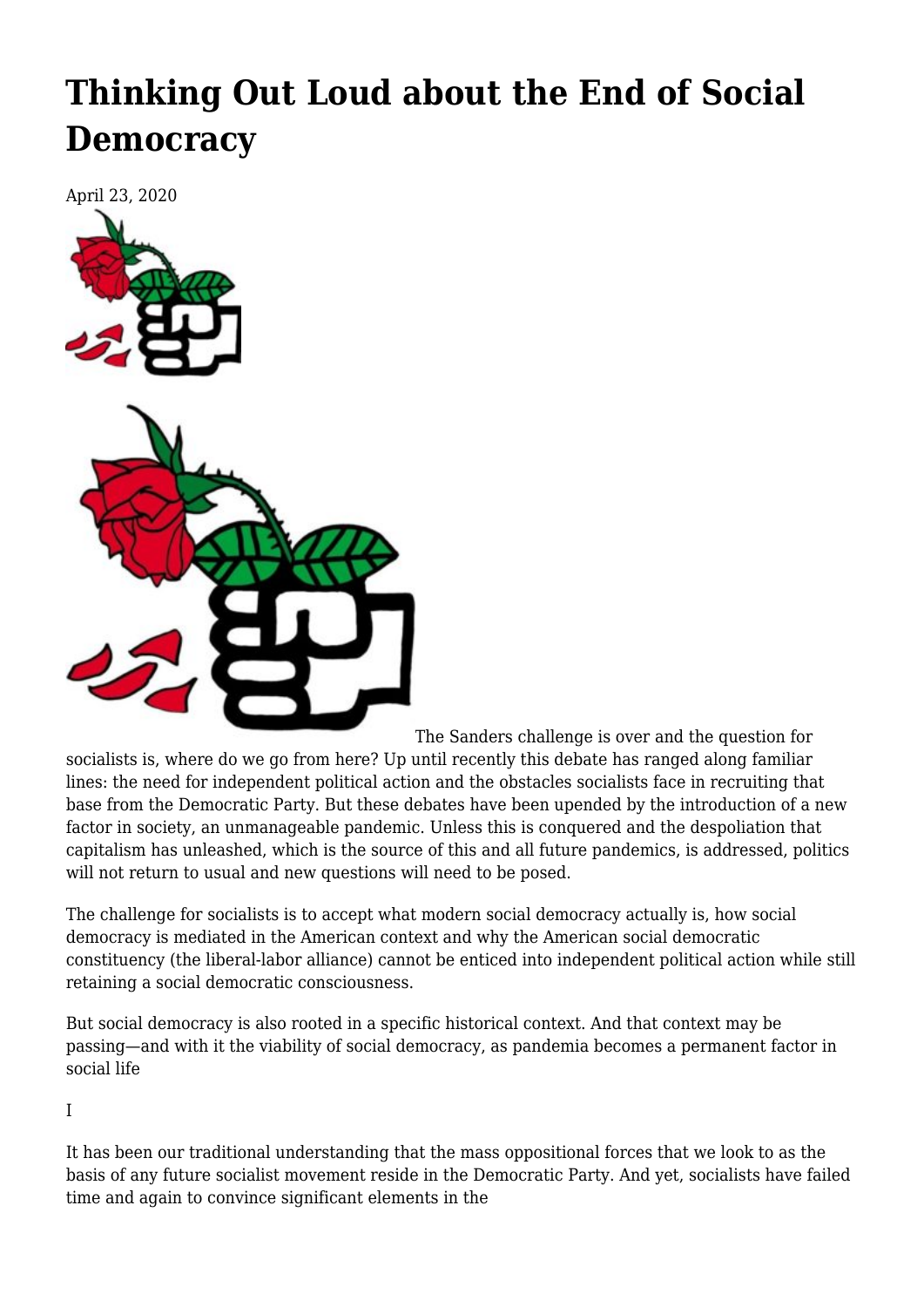Democratic Party to break with it and regroup with the fringe forces on their left in an independent party for radical change. We berate ourselves for not having the right message; or being too sectarian, too out of touch, or of employing language and historical references that are foreign and off-putting. If only we had the right formula, the inspiring leader, the correct message we could effectuate a break, a dirty break but a break nonetheless.

What we have failed to appreciate is that the left-leaning constituencies in the Democratic Party reside there, not as a result of a misunderstanding, but because the Democratic Party is a proper fit for their politics. It is true that they are corralled there by a well-defined legal structure that privileges and protects the two-party system as a public utility of the ruling class by shielding it from electoral competition. We are adept at identifying crucial deficiencies in the structure of the party system: that these two parties are not membership organizations and cannot be directly controlled or held accountable from below and ruled by majority. There is no collective deliberation over the program and priorities of the party. As a result, their programs and priorities are aspirational at best, ornamental at worst. We point out that the DP base, or factions of that base, can only discipline the party indirectly by threatening to withhold its electoral support, through transferring its allegiance outright to the Republicans—which is in a position to capitalize on that defection– or to a third party of the left, which can deprive the Democrats of either absolute victory or of effective governing power even in victory, but which is unlikely empower itself at the expense of the two capitalist parties.

While breakaway conservative Democratic constituencies such as Strom Thurmond's Dixiecrats, George Wallace's American Independence Party, the Reagan Democrats, and the Trump Democrats (Democrats who had previously favored Obama or even Sanders in the primaries) have empowered the Republicans, no DP breakaway constituency to the left has ever proved itself capable of sustained political viability. More important, this dynamic is asymmetric and reinforces a rightwing power drift. The moderate wing of the Republican Party—the Rockefeller wing, so ignobly sent packing by the Goldwater revolution—strengthened the pro-business wing of the Democrats, while the breakaway Democrats—either of the left (e.g., the anti-war Democrats of 1968) or right—only strengthened Republican reactionaries.

Both parties are coalitions—of their respective bases and their big money donors, party loyalists and those who have a foot in both parties with fluid loyalties that transcend party identity and which act to frame party conflict resolution within narrow parameters. Because the parties are not and cannot be ruled by majority, the constituent elements are organized as pressure groups governed by consensus and the ever-present tensions that the need to preserve consensus imposes.

In all cases where unanimity cannot be maintained, the DP cannot act decisively for fear of alienating either its base constituencies or its donors. The fear of driving a wedge between the base and corporate power, the unity of which is considered critical for mobilizing electoral advantage and the spoils of patronage that attends such advantages, acts as a brake on the radical aspirations that periodically bubble up from the DP's base. It also conditions a section of the ruling class to partial accommodation with those aspirations, as long as these concessions do not exceed the capacity for capitalist self-preservation.

The very architecture of the system reinforces the belief, rooted in experience, that the assertion of class independence through independent political activity is both futile and diversionary. It confers few *immediately attainable* advantages in the form of actionable reforms that could not otherwise be attained through the DP. The lesson learned is that social importance *within the capitalist system* means availing constituencies of the given social processes to attain their goals.

It equally demonstrates precisely why the DP, as a container system for anti-capitalist grievances,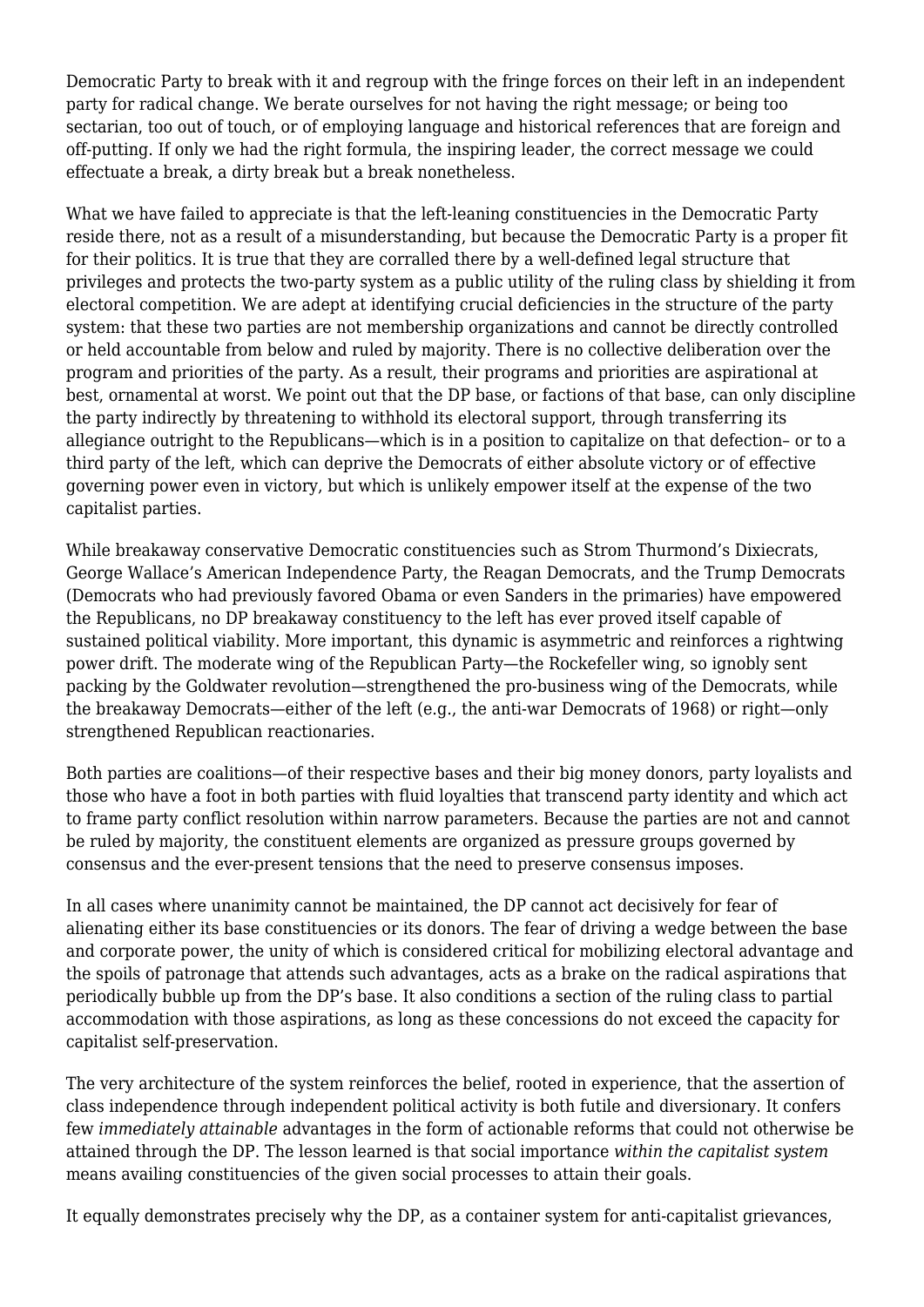can never serve the cause of fundamental social change.

But not all change is fundamental change. And as long as the DP is effective in keeping the level of system-wide grievances at a rolling simmer without boiling over—through strategic concessions or by playing one group against another and both wings against the middle– it fulfills its task of mollifying or neutralizing the outsized passions of its base.

The arguably most successful anti-capitalist party effort, such as the late 1920s SP, moved the New Deal DP to the left by forcing it to vie with the SP for votes. The Democratic Party prevailed by poaching, in bowdlerized form, the SP's schedule of minimal demands for immediately implementable remediation: unemployment relief, social security, etc. But equally important, the DP then resold these same reforms back to the socialist leaning public by marketing itself as the only plausible electoral vehicle capable of enacting them. The DP in effect captured the Socialist Party, convincing significant sections of its activist trade union elements to form the American Labor Party, a tool for providing socialists with a third, nominally independent, ballot line to endorse FDR through the backdoor. The Working Families Party operates along the same lines today.

Both the ALP and the WFP were launched in the spirit of a "dirty break," insofar as they also offered left-leaning liberals the nominal opportunity to vote for a noncapitalist party. Their only success was in their failure to never disappoint. Any break, dirty or otherwise, would demonstrate that the labor movement elements we look to as key to any future socialist party no longer wishes to take responsibility for capitalism and therefore are willing to topple the Democratic Party, one of central the pillars of the system. A break cannot be effected from on high by clever socialist engineering; it's the political consciousness of the labor movement that needs to altered from below before a break presents itself as an organically logical next step.

But—and here 's the rub—there's no material basis for a socialist consciousness as long as the potential for social democratic reforms still exists. Socialism only presents itself as a real alternative in society when the choice is civilizational: socialism or barbarism. That occurs very rarely in the life of nations. Socialist activity, until then, is always a dress rehearsal, to nourish the spirit of rebellion and to help awaken insurgent forces to their power in society. The role of socialists, in nonrevolutionary as in revolutionary times, is in helping to ignite the creative forces in mass action and to integrate its own activities with the independent class struggle of workers. We do that in the clear understanding that, in the absence of possibly revolution-producing conditions, socialism is doomed to remain a "fringe goal." The class that we seek to help has no use—yet—for our ideology.

## *The inescapable truth is this. The public that seeks supplemental social democratic reforms to complete the promise of the New Deal does not need an independent party of the left*. Socialists do.

Social democracy—the impulse behind the modern welfare state—is only made possible by a class coalition in which labor commits itself as the junior partner. It is not reformist, in the historic sense of the term, because it does not seek the ultimate overthrow of capitalism through the steady drip of incremental change. It therefore does not exist on a continuum with revolutionary socialism. It is a separate political current, with roots in trade union politics. While not the enemy of socialism, neither is it socialism's ally.

The Democratic Party is, in the American context, social democratic in the modern sense—charting the sort of politics, compromises and right-wing drift characteristic of most European parties. The difference is that European social democratic parties mostly *govern* in coalition with capitalist parties to preserve welfare-state capitalism. The Democratic Party is a coalition with capitalists committed to the welfare state that seeks to govern. When elements of that junior partnership get rebellious, the DP establishment encourages it to test the waters, knowing full well that it can defuse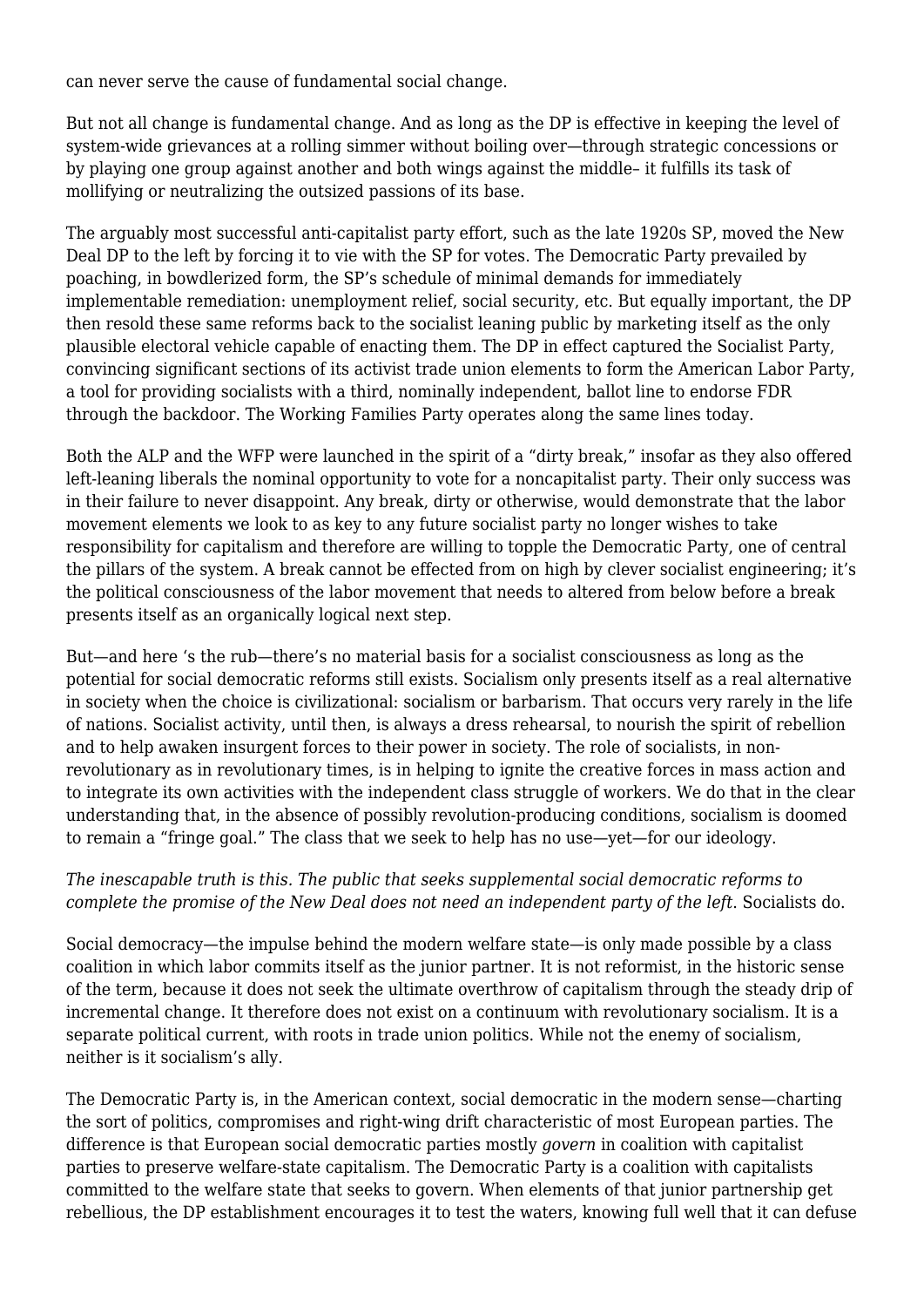the insurgency by co-opting its issues, or it can let the insurgency defuse itself by sitting the election out and condemning it to electoral oblivion, as it did with the McGovern movement.

To fault the Sanders movement for running a social democratic campaign within the Democratic Party is therefore to miss the point.

Sanders was clear about completing the New Deal/Great Society, with implementable reforms commensurate with the problems and economic capacity of modern capitalism and offered the social democracies of Europe as proof of their feasibility. He raged against greedy billionaires and profiteers, championing the interests of the 99 percent. What he didn't do and what he had no grassroots activist mandate to do is to challenge the fundamental basis on which society is organized. He raised the class issue in a populist, not a socialist manner; laboring to rectify the rotten bargain facing workers neglected by the Democratic Party, not to upend a system rooted in exploitation. None of his proposals for decommodifying basic public goods, a green jobs program and industrial policy, salutary as they are, challenged capitalist control over the economy. Sanders' politics were firmly rooted in the outer reaches of mass oppositional consciousness. His political revolution was about renegotiating the class agreement within the Democratic Party. Had his vision prevailed capitalism would have enjoyed a welcome and profound civilizational upgrade. But it still would have been capitalism.

## II

What neither Sanders, nor anyone else could anticipate, however, is the game changing straightjacket that the novel coronavirus may now quite possibly inflict on capitalism. The maintenance of a private-property system in prolonged shutdown mode will increasingly become incompatible with profit making, the central regulator of capitalist dynamics. This will prove especially so if an ever-morphing virus eludes efforts to discover a universally effective vaccine or treatment and assumes a more permanent feature in social life. The last gasp of the Sanders movement may coincide with the end of welfare-state capitalism as we have come to know it.

To put it in other words, capitalism without accumulation is unsustainable. If the system is unable to resolve its problems by normal methods because it is unable to quell the viral threat—and this is the big if—it will begin to shutdown and disintegrate from within. The preservation of society will no longer be compatible with the preservation of capitalism. Capitalism has yet to raise against itself the challenge of a revolutionary working class that can put an end to the system. It will nevertheless be compelled to save capitalists by anti-capitalist measures, expedients that, in contrast to socialism, will not permit the working masses themselves any new power or participation in the life of society and may well narrow their already truncated scope of participation.

Whether the vehicle for this transformation is a section of the capitalist class, or a third force—the state bureaucracy—this much is clear. Should the pandemic resist effective management, and this scenario come fully into play and not merely as a time-limited interregnum, vast sections of private property will be subject to emergency management administered not by shareholder factions but by ad hoc state trusteeships. Economic quarantine will lead to a fragmentation of the global economy and the intensification of nationalist ferment, the raw materials of autarky. At first, economic sectors essential to social reproduction will be reopened by state decree and according to regional plans. No longer reliant on market signals, fundamental economic decisions will increasingly give way to centralized bureaucratic coordination and planning at the federal level, with the states and localities delegated with the details of implementation and enforcement.

A privileged new social force will be recruited from society for these tasks and raised above it. The structures of bureaucratically nationalized industries—public trusteeships—is such as to give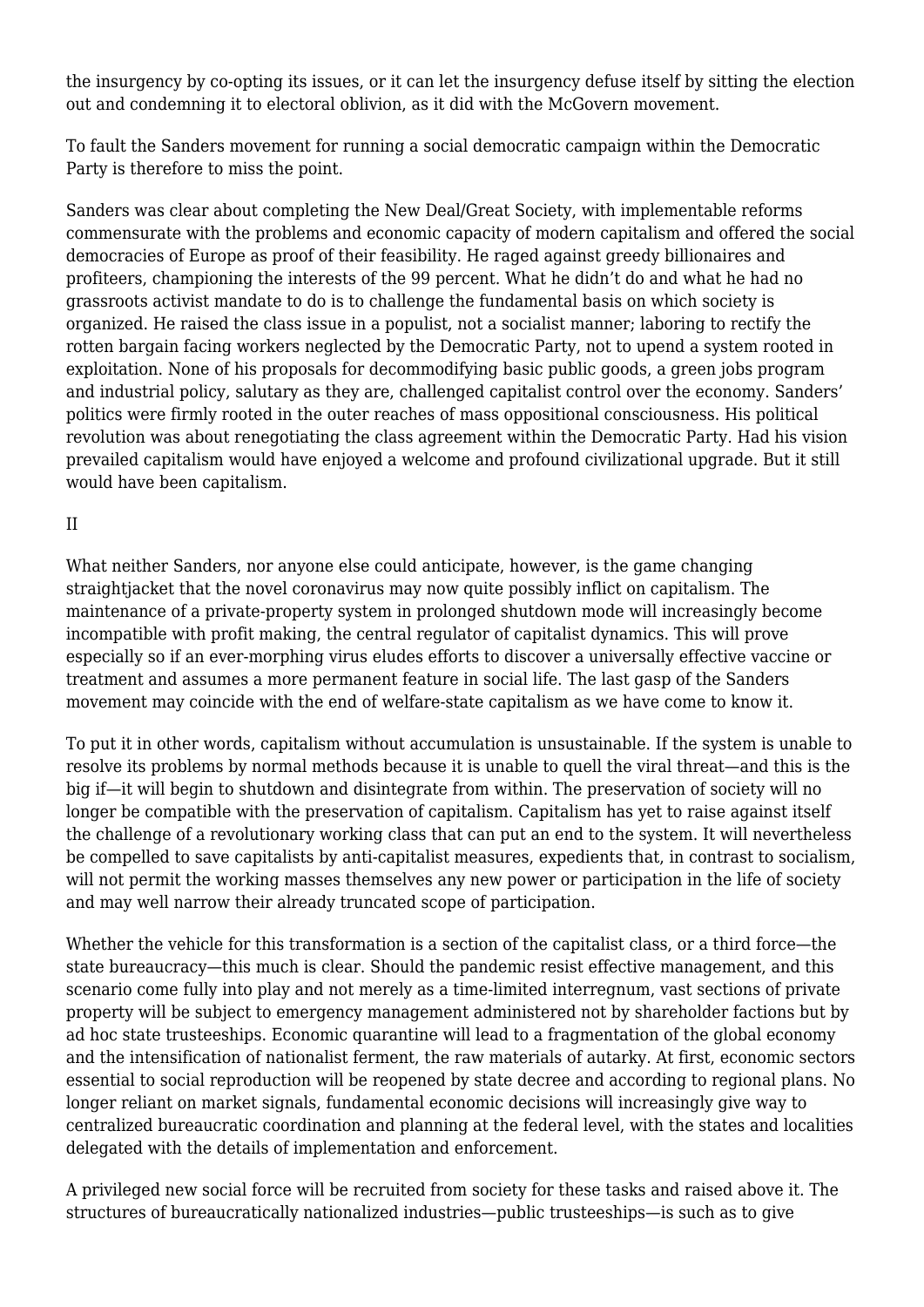impulse to the merger of the managerial class under capitalism and the elite levels of the civil service. Shares may be transformed into annuities with shareholders pensioned off. While collectivist in form, this new statified property will be anti-socialist, class-driven and reactionary in content. If this time-sensitive emergency endures, the prospect of private business resumption along familiar lines will gradually shed its practicality and these ad hoc organs of coordination will gradually overwhelm capitalism and implant themselves in society.

What will ensue will be an anti-capitalist revolution, peaceful in all likelihood, for having maintained the privileged position of capitalists and capitalist managers, no longer able to maintain their privileges by traditional capitalist methods. The longer the crisis endures, the deeper these roots will sink and the more difficult it will be for the economy to be returned to private hands, should the health challenge eventually be overcome.

The re-emergence of bureaucratic collectivism as a social force rests on two central conditions: the degeneration of capitalism and the failure of the working class to mount a successful alternative. The emergence of Stalinism was only one form of this tendency. The Stalinist counterrevolution was conditioned by the fact that it succeeded the revolutionary overthrow and destruction of Russian capitalism, and faced only weak resistance from the revolutionary class whose ranks had been depleted and whose vitality was exhausted by the experience of prolonged war and deprivation.

But there have been other, disparate, forms of bureaucratic collectivist economies—such as the MAPAI/Histadrut led social democracy in Israel's first decades with different historical and cultural roots. Because capitalism was too poor in Israel's early years to develop society, it was dependent on foreign assistance. And because this assistance was distributed by the MAPAI led government and channeled into state and semi-state undertakings, a labor bureaucracy emerged as a pivotal force in society. One small group of leaders controlled the main political party "of the workers," the trade union federation, the state owned industries and through a coalition government—the state itself. In any workplace grievance, David Ben-Gurion's party would reliably refuse to authorize strike activity against the industries his government controlled, and would, if need be, call in the army to break all unsanctioned, wildcat, strikes. The trade union bureaucracy would then try striking workers in labor tribunals controlled by MAPAI and ban the errant strikers from employment in the dominant state/semi-state sectors. Were it not for the presence of oppositional parties and freedom for minority opinion, early Israel might be seen as a replica of Stalinist Russia.

It is true that the state collectivism that Stalinist Russia and social-democratic Israel claimed was under the banner of socialism. That does not mean that state collectivism always needs to shield itself under the noble mantle of socialism—which, in the absence of workers' power, turns it into socialism's antithesis. Had fascism proved victorious it too may have developed into bureaucratic collectivism. It would have then touted itself not as the self-proclaimed defender of class interest and international solidarity, but more likely as the defender of national and race interest.

State collectivism arises when capitalism is too weak to thrive, either at its birth, or at its impending death. In the past it has seemingly solved the contradictions of capitalism insofar as it mobilized and employed the resources—human, technological, industrial and agricultural—that capitalism could not put to profitable use. It then shielded its economy from external disruption. It may not have done these efficiently, but it did it thoroughly. This time is different.

Unlike other experiences with bureaucratic collectivism, this transformed system will not have at its disposal the prerogative of maintaining social peace through full employment. It will not be able to fully mobilize the existing economic capacity for fear of reigniting pandemic contagion and stressing the system to outright collapse. The working class will remain an exploited class, but the fruits of exploitation will serve the purposes less of accumulation than of securing the infrastructure of a